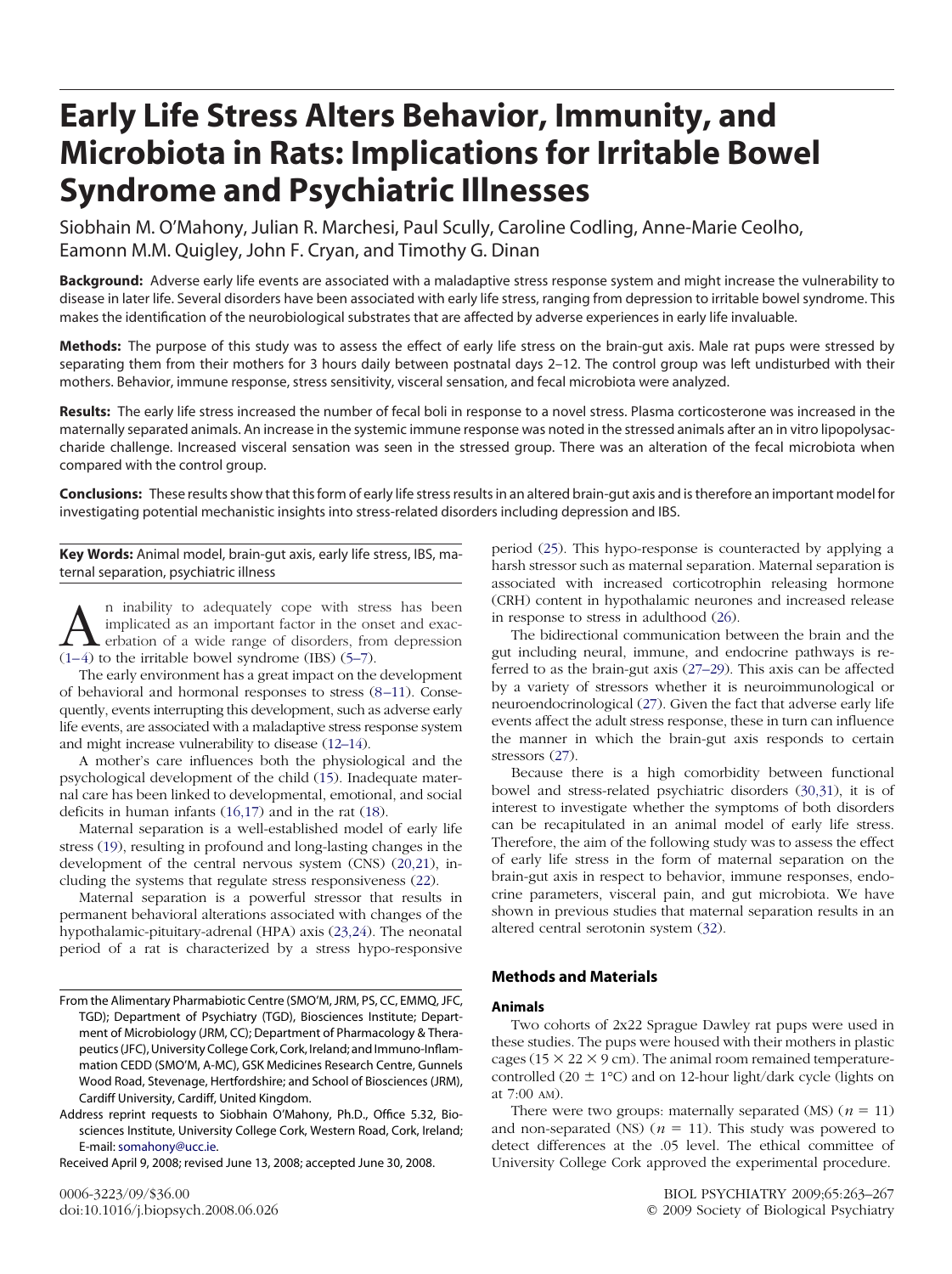## **Separation Procedure**

Adopted from Neumann *et al.* [\(33\)](#page-4-0): on postnatal day (PND) 2 the MS animals were removed from their home cages and placed into plastic cages maintained at 30°–33°C, in a separate room. Separations lasted for 3 hours/day until PND 12 from 9:00 AM to 12:00 PM. The NS group subjects were left undisturbed with their mothers.

### **Novel Stress**

At 7-8 weeks the behaviorally naïve rats were tested for responsiveness to a novel stress, the open field (circular white arena 90 cm in diameter with 40-cm-high walls and brightly lit [900 lux]). The animals were placed in this arena for the four 5-min trials. The fecal pellets were counted and stored in 96% ethanol.

#### **Colorectal Distension**

A separate group of animals were used to assess the effect of MS on visceral sensation. The separation procedure and the controls were maintained: MS animals  $(n = 11)$ , NS  $(n = 11)$ . Each animal was lightly anaesthetized with isoflurane, and a latex balloon (6 cm in length) was inserted into the colon, 1 cm from the anus. The animals recovered for 10 min before the colorectal distension (CRD). The balloon was distended from 0 to 80 mm Hg over 8 min, during which 2 parameters were measured: 1) the threshold pressure (mm Hg) that evokes a visually identifiable visceral pain behavior, and 2) the cumulative number of visceral pain behaviors. Postures defined as visceral pain-related behaviors were stretching, abdominal retractions, and/or abdominal withdrawal reflex. The animals were tested in a random fashion, and the experimenter was blind to the individual groups.

## **Endocrine and Immune Measurements**

Five days after the novel stress, animals were killed from 9:00 AM until 12:00 PM in a random order by decapitation.

The trunk blood was collected in ethylenediaminetetraacetic acid (EDTA)-coated tubes. A sample of whole blood was set aside for stimulation. The rest of the whole blood was centrifuged at maximal speed for 15 min at 4°C. The plasma was removed.

#### **Whole Blood Stimulation**

Twenty microliters of sample was diluted with  $1800 \mu L$  of Dulbecco's Modified Eagle's Medium containing lipopolysaccharide at a final concentration of 1  $\mu$ g/mL. This was repeated for each sample without lipopolysaccharide also to account for the un-stimulated control. The whole blood was incubated (5% carbon dioxide) for 48 hours at 37°C, after which the supernatant was drawn off.

## **Flow Cytometry**

The BD Biosciences Pharmingen, (San Diego, California) cytometric bead array rat soluble protein flex sets were used for the analysis of the cytokine concentration in the whole blood. The pro-inflammatory cytokines interleukin (IL)-6, tumor necrosis factor (TNF)- $\alpha$ , interferon (IFN)- $\gamma$ , and the anti-inflammatory cytokines IL-10 and IL-4 were analyzed. The range of standards was 0-20,000 pg/mL.

#### **Corticosterone Immunoassay**

The plasma corticosterone concentrations were analyzed with an immunoassay (R&D systems, Oxfordshire, United Kingdom). The sensitivity of this assay is  $\leq$  27.0 pg/mL.

### www.sobp.org/journal

# **Extraction of Bacterial DNA From Fecal Samples**

The DNA was extracted from 250 mg of stool material with a FastDNA SPIN kit (Q-BIO gene, Irvine, California).

## **Polymerase Chain Reaction of Partial 16S Ribosomal RNA Gene Fragments and Analysis by Denaturing Gradient Gel Electrophoresis**

All DNA samples were amplified with the primers 968FGC (5'-CGC CCG GGG CGC GCC CCG GGC GGG GCG GGG GCA CGG GGG GAA CGC GAA GAA CCT TAC-3') and 1401R (5'-CGG TGT GTA CAA GAC CC-3') to target the V6-8 region of the 16S ribosomal RNA gene.

Denaturing Gradient Gel Electrophoresis (DGGE) was performed with a DCODE universal mutation detection system run at 60°C, 85V for 16 h.

## **Profile Analysis of 16S Ribosomal RNA Gene DGGE Patterns**

The DGGE profiles were analyzed with the Gel Compar II (Applied Maths, Sint-Martens-Latem, Belgium). Similarities between samples were determined by calculating similarity indices on the basis of the Dice's similarity coefficient and the unweighted pair group method with arithmetic averages (UPGMA). Two identical profiles create a value of 100%, whereas two completely different profiles result in a value of 0%.

# **Statistical Analysis**

All data were normally distributed according to Gaussian distribution analysis. All data are expressed as mean  $\pm$  SEM. Student *t* tests were conducted in all in vivo studies except for the cumulative number of visceral pain-related behaviors, where a random coefficient power analysis was used. A two-way analysis of variance (ANOVA) was used to analyze the CRD and the open field data globally. Dendrograms of DGGE banding profiles were constructed to visualize any clustering patterns evident and to generate similarity matrixes for numerical and subsequent statistical analysis. All similarity results given are the Dice's and UPGMA percentage similarities, because this method (band based) and Pearson correlation coefficient (curve based) were in agreement (data not shown). A Student *t* test was used to analyze the data.

A  $p$  value of  $\leq$  .05 was considered significant.

#### **Results**

## **Novel Stress/Open Field**

The average number of fecal pellets produced by the MS group was significantly greater  $(3.1 \pm .5 \text{ vs. } 1.7 \pm .3)$  compared with the NS group  $[t(22) = 2.45, p < .05]$ .

#### **CRD**

In the MS group there was a decrease in the threshold ( $p <$ .05) [\(Figure 1A](#page-2-0)), compared with control animals. Moreover, there was also an increase in the number of cumulative pain behaviors  $(p < .05)$  [\(Figure 1B](#page-2-0)). A two-way ANOVA revealed an interaction between pressure and maternal separation  $[p < .001, F(7,160) =$ 4.18]. There was also an effect of pressure  $[F(7,160) = 29.12]$  and treatment  $[F(1,160) = 45.51]$ .

#### **Corticosterone Concentrations**

The corticosterone levels in the plasma of the MS group was significantly greater than that of NS animals  $[t(20) = 3.0, p < .01]$ [\(Figure 2\)](#page-2-0).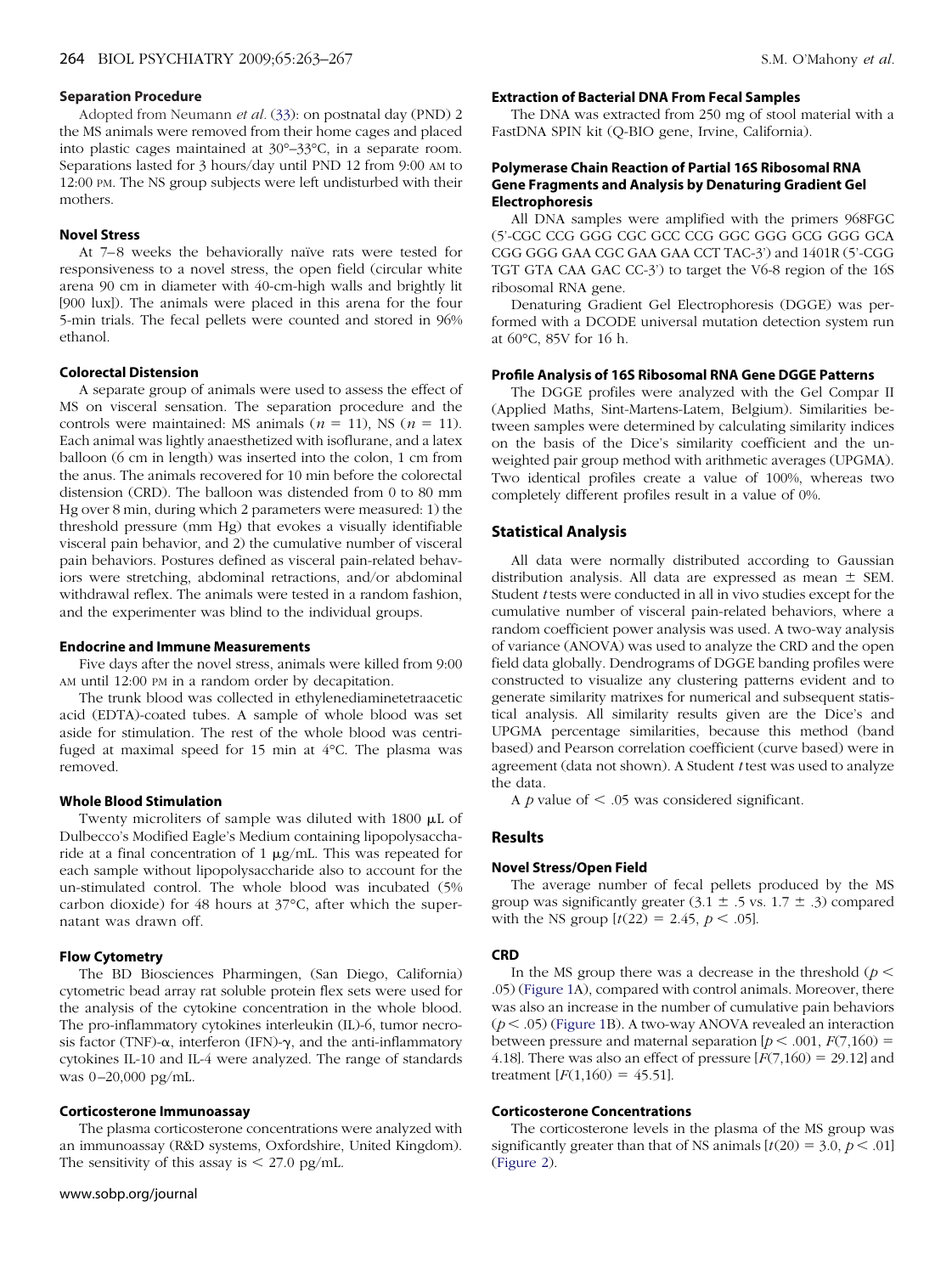## <span id="page-2-0"></span>**Immunology**

The concentration of TNF- $\alpha$  in the stimulated whole blood in the MS group was significantly higher compared with NS animals  $[t(20) = 2.8, p < .05]$  as was IFN- $\gamma$   $[t(20) = 2.61, p < .05]$ . There was no significant difference between the groups with regard to the other cytokines (see Table 1).

#### **Microbiota**

The % similarity of the DGGE profiles of fecal pellets from the NS group was  $75.2 \pm 16.8$ %, whereas that of the MS group that received the placebo was  $56.9 \pm 21$ %, indicating that MS animals differed significantly from their NS counterparts ( $p < .05$ ).

## **Discussion**

The MS animals displayed diverse phenotypic changes, which is indicative of comorbid anxiety/stress and functional bowel disorders. These occur at a multifunctional level with behavioral alterations suggestive of increased anxiety and visceral hypersensitivity, physiological alterations including elevated HPA-axis function, and increased systemic immune responses; finally, perturbations in gut microbiota were also observed. Together, these data indicate that early life stress induces persistent



**Figure 1. (A)** The average threshold value (pressure at which the animal shows the first pain behavior) for each group.  $\ast \not\circ p < .01$ . **(B)** The cumulative number of pain behaviors of each group.  $/p < .05$ .



**Figure 2.** The average concentration of plasma corticosterone from each group.  $* p < .01$ .

changes that contribute to symptoms of IBS and psychiatric disorders in adulthood.

The studies presented here offer a multifaceted view of the maternal separation model and its impact on brain-gut axis. Our studies clearly demonstrate that such a model can be robustly generated and is ideally positioned to allow further mechanistic studies and ultimately discover novel therapeutic targets.

This study clearly demonstrates, as others have [\(12\)](#page-3-0), that there is an altered stress system in adulthood after early life stress. It has been noted in not only depression but also IBS that early life stress plays a role in the onset [\(34\)](#page-4-0), and adult stressors play a role in the exacerbation [\(35,36\)](#page-4-0). We feel that the maternal separation model we employ is a useful study tool for disorders associated with early life stress and construct and face validity as an animal model of IBS and psychiatric disorders.

Anxiety-like behavior in rodents is typically associated with a decrease in movement and lack of exploration in the open field [\(37\)](#page-4-0). The MS animals displayed this behavior in response to the novel stress (Supplement 1). Because stress-induced increases in colonic motility have been reported in rodents [\(38\)](#page-4-0), we sought to determine whether differences in stress responsiveness in the adult rat are also reflected in differences in stress-induced colonic motility. Thus, we quantified the fecal pellet output in response to the open field-stress and demonstrated that the MS animals have an increase fecal pellet output. This observation is indicative of an altered brain-gut axis as stress, through central corticotropin-releasing factor-1 receptors signals the autonomic nervous system, particularly the parasympathetic, to increase

**Table 1.** Concentrations of Pro- and Anti-Inflammatory Cytokines in the Stimulated and Unstimulated Whole Blood of the Two Groups

| Cytokine      | Unstimulated (pg/mL) |                | Stimulated (pg/mL) |                         |
|---------------|----------------------|----------------|--------------------|-------------------------|
|               | NS.                  | MS.            | NS.                | ΜS                      |
| TNF- $\alpha$ | $43.5 \pm 11.4$      | $24.9 \pm 4.6$ | $63.5 \pm 9.9$     | $102.6 \pm 9.6^{\circ}$ |
| $IL-6$        | $22.4 \pm 7.4$       | $16.8 \pm 5.2$ | $21.9 \pm 7.4$     | $34.4 \pm 4.7$          |
| IFN- $\gamma$ | $13.0 \pm 1.9$       | $14.5 \pm 1.5$ | $8.9 \pm 1.6$      | $13.9 \pm 1.1^{\circ}$  |
| $IL-4$        | $5.3 \pm .5$         | $5.3 \pm .7$   | $4.2 \pm .4$       | $5.1 \pm .7$            |
| $IL-10$       | $48.8 \pm 13.4$      | $30.9 \pm 7.5$ | $80.3 \pm 19.5$    | $97.8 \pm 17.2$         |

Maternal separation (MS) induced an alteration in the immune response after a challenge with lipopolysaccharide. There was an increase in the concentration of the pro inflammatory cytokines tumor necrosis factor (TNF)- $\alpha$  and interferon (IFN)- $\gamma$  in the stimulated whole blood samples of the maternally separated group compared with the control group (NS). *<sup>a</sup>*

 ${}^{a}p$  < .01 MS vs. NS; *n* = 11 MS and *n* = 11 NS.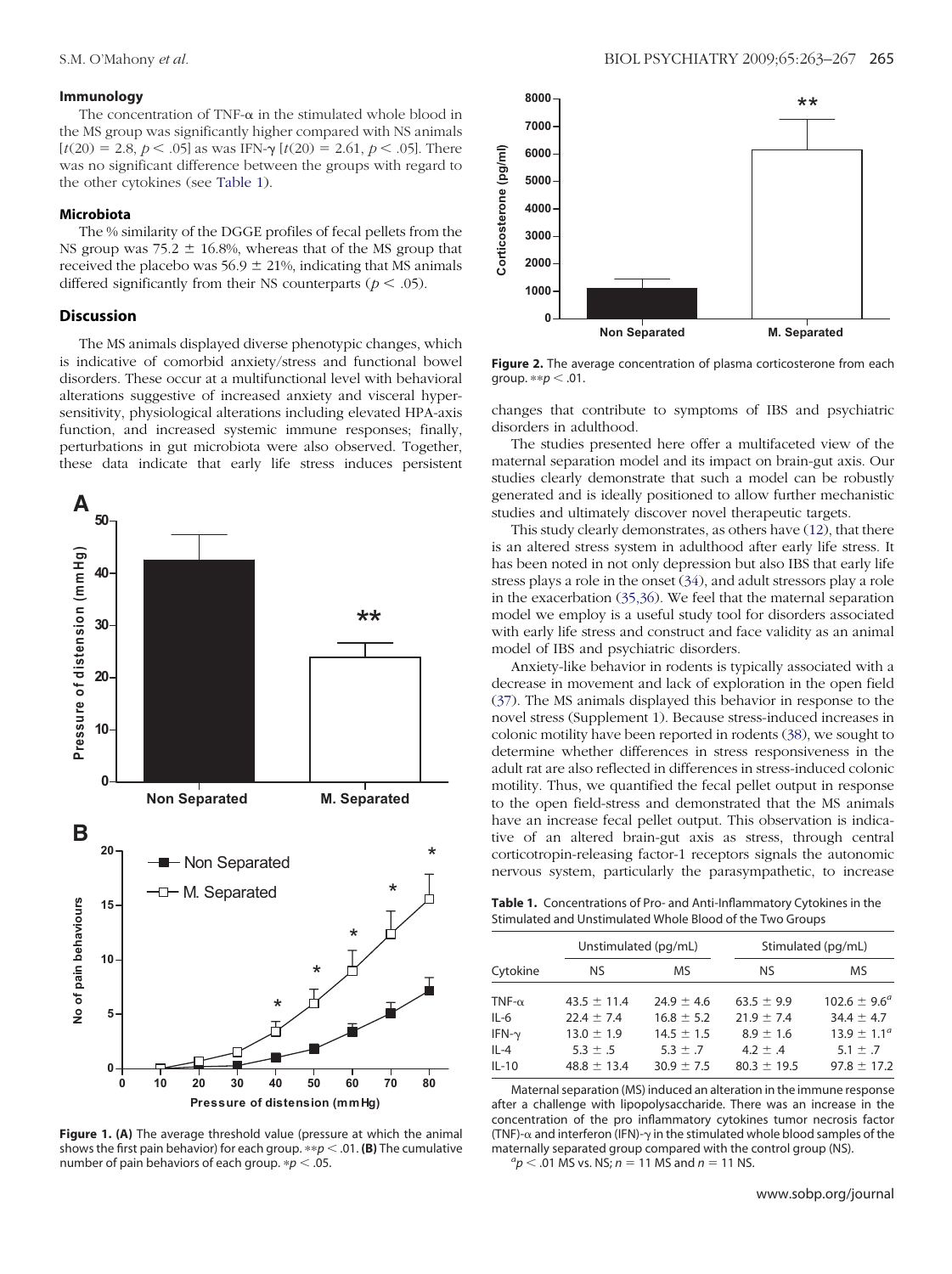<span id="page-3-0"></span>colonic motility [\(38,39\)](#page-4-0). Therefore, it is possible to conclude that early adverse experiences such as maternal separation lead to an abnormal behavioral stress response in adulthood.

In this study the MS rats displayed an enhanced visceral hypersensitivity. Research has shown that stress, in particular that experienced in early life, triggers long-term changes in visceral functions and sensitivity [\(40,41\)](#page-4-0). Functional brain imaging studies of IBS patients have shown altered central pain modulatory circuitry demonstrating the significant role that the central nuclei play in the development and maintenance of visceral hyperalgesia [\(42\)](#page-4-0). Therefore, early life stress might play a role in the sensitization of these nuclei and be implicated in visceral hypersensitivity. Interestingly, our data demonstrate that early-life stress–induced visceral hypersensitivity is manifested without the need of an acute adult stressor, which has previously been shown to be a prerequisite of the phenotype [\(43\)](#page-4-0). Although reasons for such differences are not overtly apparent, it further increases the utility of the model as we employ it.

We demonstrated that, consistent with other studies [\(44\)](#page-4-0), the MS rats had higher plasma levels of corticosterone than the NS animals. This alteration of the HPA axis might be due to the interruption of the precise developmental pattern of the axis by maternal separation. Maternal separation initiates a chain of events that results in an increase in plasma corticosterone levels [\(45\)](#page-4-0). The sensitivity of the glucocorticoid feedback is decreased due to downregulation of glucocorticoid and mineralocorticoid receptor gene expression in the CNS, particularly the hippocampal region CA1 and the paraventricular nucleus [\(46\)](#page-4-0). Maternal care plays a significant role in the development of the HPA axis, although other factors can contribute also [\(47\)](#page-4-0).

Sudo *et al.* [\(29\)](#page-4-0) showed that exposure to microbes at an early developmental stage is required for a fully functional HPA axis. Our current data use an alternative approach but confirm that there is a link between stress physiology and gut microbiota. Here, stress during early life caused marked population-based alterations in the fecal microbiota of MS animals. The diversity of the bacteria within each group was measured, and the MS animals seemed to have a disrupted microbiota, which might be due to an increase in coliforms, as can happen after stress [\(48\)](#page-4-0). Although we did not specifically analyze the different types of bacteria within the gut, our analysis clearly demonstrates that there is a markedly altered fecal microbiota compared with the uniform content in NS control subjects. Future elaborated metagenomic approaches might help delineate the specificities of such changes, as has recently been observed in animal models of obesity [\(49\)](#page-4-0).

The immune system is a central coordinator of brain-gut axis function. Thus we analyzed whether there was shift to a proinflammatory phenotype in rats subjected to maternal separation. The MS animals had a significantly increased immune response compared with control subjects. There was a significant increase in the pro-inflammatory cytokine TNF- $\alpha$  and IFN- $\gamma$  and a trend toward an increase in IL-6. This effect was also noted in mice after a neonatal stress [\(50\)](#page-4-0). Pro-inflammatory cytokines, especially IL-6, are potent activators of the HPA axis [\(50\)](#page-4-0). Persistent activation of this axis might lead to a downregulation of the glucocorticoid receptors that are involved in the negative feedback controlling the HPA axis. This would result in an overactive HPA axis and a failure to suppress an inflammatory response. This might be the case in our study, because there was an elevation of corticosterone as well as an increase in inflammatory cytokines in the MS animals.

This increase in inflammation was somewhat specific, be-

cause it was not seen when the Peyers patches and the mesenteric lymph nodes (MLN) were analyzed (Supplement 1), although there was a trend toward a decrease in both pro- and anti-inflammatory cytokines in the MLN of the MS animals.

In conclusion, we have established that early life stress can induce multiple changes across the brain-gut axis that might contribute to the susceptibility to develop stress-related disorders such as IBS and psychiatric disorders in adulthood. Moreover, it confirms that the natural history of both functional bowel and psychiatric disorders might overlap and contribute to shared symptomatology. We do appreciate that there are differences in the pathologies/etiologies of IBS and depression/anxiety; yet there is considerable comorbidity and overlap (6). Having a robust animal model with multiple alterations across the regulation of the brain-gut axis will have important implications for development of novel therapeutic strategies to combat stressrelated and psychiatric and gastrointestinal disorders.

*This study was made possible by a Centre grant (Alimentary Pharmabiotic Centre) from Science Foundation Ireland. The Centre receives funding from the Industrial Development Authority and GlaxoSmithKline. SO'M and A-MC are currently employees of GlaxoSmithKline. The other authors reported no biomedical financial interests or potential conflicts of interest.*

*Colleen Taylor (GlaxoSmithKline) and Patrick Fitzgerald (University College Cork) also contributed substantial technical assistance.*

*Supplementary material cited in this article is available online.*

- 1. Marks AR (2008): Physiological systems under pressure. *J Clin Invest* 118:411– 412.
- 2. Cohen S (2007): Psychological stress and disease.*JAMA* 298:1685–1687.
- 3. Jacobson LH, Cryan JF (2007): Feeling strained? Influence of genetic background on depression-related behaviour in mice: A review. *Behav Genet* 37:171–213.
- 4. Dinan TG (2005): Stress: The shared common component in major mental illnesses. *Eur Psychiatry* 20:326 –328.
- 5. Barreau F, Ferrier L, Fioramonti J, Bueno L (2007): New insights in the aetiology and pathophysiology of IBS: Contribution of neonatal stress models. *Pediatr Res* 62:240 –245.
- 6. Mayer EA (2000): The neurobiology of stress and gastrointestinal disease. *Gut* 47:861– 869.
- 7. Whitehead WE, Crowell MD, Robinson JC, Heller BR, Schuster MM (1992): Effects of stressful life events on bowel symptoms: Subjects with IBS compared with subjects without bowel dysfunction. *Gut* 33:825– 830.
- 8. Seckl JR (2007): Glucocorticoids, developmental 'programming' and the risk of affective dysfunction. *Prog Brain Res* 167:17–34.
- 9. Heim C, Newport DJ, Wagner D, Wilcox MM, Miller AH, Nemeroff CB (2002): The role of early adverse experience and adulthood stress in the prediction of neuroendocrine stress reactivity in women: A multiple regression analysis. *Depress Anxiety* 15:117–112.
- 10. Caldij C, Francis D, Sharma S, Plotsky PM, Meaney MJ (2000): The effects of early rearing environment on the development of GABAA and central benzodiazepine receptor levels and novelty-induced fearfulness in the rat. *Neuropsychopharmacology* 22:219 –229.
- 11. Anisman H, Zaharia MD, Meaney MJ, Merali Z (1998): Do early life events permanently alter behaviours and hormonal responses to stressors? *Int J Devl Neuroscience* 16:149 –164.
- 12. Nemeroff C (2004): Neurobiological consequences of childhood trauma. *J Clin Psychiatry* 65:18 –28.
- 13. Michaels CC, Holtzman SG (2007): Enhanced sensitivity to naltrexoneinduced drinking suppression of fluid intake and sucrose consumption in maternally separated rats. *Pharmacol Biochem Behav* 86:784 –96.
- 14. Tyler K, Moriceau S, Sullivan RM, Greenwood-van Meerveld B (2007): Long-term colonic hypersensitivity in adult rats induced by neonatal unpredictable vs predictable shock. *Neurogastroenterol Motil* 19:761– 8.